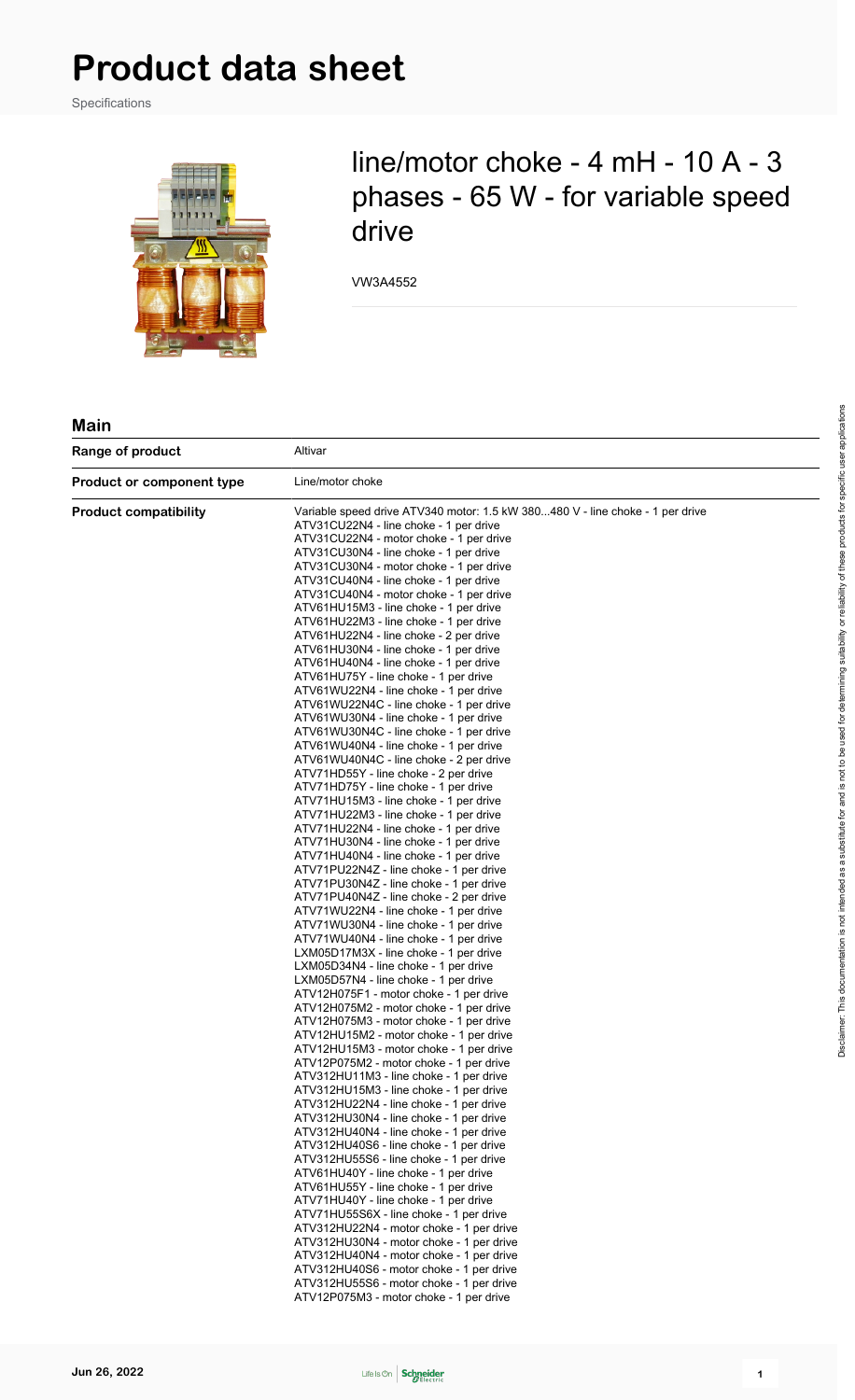|                         | ATV12PU15M3 - motor choke - 1 per drive<br>ATV61HU30S6X - line choke - 1 per drive<br>ATV61HU40S6X - line choke - 1 per drive<br>ATV61HU55S6X - line choke - 1 per drive<br>ATV71HU30S6X - line choke - 1 per drive<br>ATV71HU40S6X - line choke - 1 per drive<br>ATV32HU22N4 - motor choke - 1 per drive<br>ATV32HU30N4 - motor choke - 1 per drive<br>ATV32HU40N4 - motor choke - 1 per drive<br>ATV32HU22N4 - line choke - 1 per drive<br>ATV32HU30N4 - line choke - 1 per drive<br>ATV32HU40N4 - line choke - 1 per drive<br>Variable speed drive ATV310 motor: 1.5 kW - line choke - 1 per drive<br>Variable speed drive ATV310 motor: 2.2 kW - line choke - 1 per drive<br>Variable speed drive ATV310 motor: 3 kW - line choke - 1 per drive<br>Variable speed drive ATV310 motor: 2.2 kW - motor choke - 1 per drive<br>Variable speed drive ATV310 motor: 3 kW - motor choke - 1 per drive<br>Variable speed drive ATV310 motor: 4 kW - motor choke - 1 per drive<br>Variable speed drive ATV340 motor: 2.2 kW 380480 V - line choke - 1 per drive<br>Variable speed drive ATV340 motor: 3 kW 380480 V - line choke - 1 per drive<br>Variable speed drive ATV340 motor: 4 kW 380480 V - line choke - 1 per drive<br>Variable speed drive ATV320 motor: 2.2 kW 380500 V - three phase - line choke - 1 per drive<br>Variable speed drive ATV320 motor: 3 kW 380500 V - three phase - line choke - 1 per drive<br>Variable speed drive ATV320 motor: 4 kW 380500 V - three phase - line choke - 1 per drive<br>Variable speed drive ATV320 motor: 0.18 kW 200240 V - single phase - motor choke - 1 per drive<br>Variable speed drive ATV320 motor: 0.37 kW 200240 V - single phase - motor choke - 1 per drive<br>Variable speed drive ATV320 motor: 0.55 kW 200240 V - single phase - motor choke - 1 per drive<br>Variable speed drive ATV320 motor: 0.75 kW 200240 V - single phase - motor choke - 1 per drive<br>Variable speed drive ATV320 motor: 1.1 kW 200240 V - single phase - motor choke - 1 per drive<br>Variable speed drive ATV320 motor: 1.5 kW 200240 V - single phase - motor choke - 1 per drive<br>Variable speed drive ATV320 motor: 0.37 kW 380500 V - three phase - motor choke - 1 per drive<br>Variable speed drive ATV320 motor: 0.55 kW 380500 V - three phase - motor choke - 1 per drive<br>Variable speed drive ATV320 motor: 0.75 kW 380500 V - three phase - motor choke - 1 per drive<br>Variable speed drive ATV320 motor: 1.1 kW 380500 V - three phase - motor choke - 1 per drive<br>Variable speed drive ATV320 motor: 1.5 kW 380500 V - three phase - motor choke - 1 per drive<br>Variable speed drive ATV320 motor: 2.2 kW 380500 V - three phase - motor choke - 1 per drive<br>Variable speed drive ATV320 motor: 3 kW 380500 V - three phase - motor choke - 1 per drive<br>Variable speed drive ATV320 motor: 4 kW 380500 V - three phase - motor choke - 1 per drive<br>Variable speed drive ATV320 motor: 1.1 kW 200240 V - three phase - line choke - 1 per drive<br>Variable speed drive ATV320 motor: 1.5 kW 200240 V - three phase - line choke - 1 per drive<br>Variable speed drive ATV320 motor: 0.18 kW 200240 V - three phase - motor choke - 1 per drive<br>Variable speed drive ATV320 motor: 0.37 kW 200240 V - three phase - motor choke - 1 per drive<br>Variable speed drive ATV320 motor: 0.55 kW 200240 V - three phase - motor choke - 1 per drive<br>Variable speed drive ATV320 motor: 0.75 kW 200240 V - three phase - motor choke - 1 per drive<br>Variable speed drive ATV320 motor: 1.1 kW 200240 V - three phase - motor choke - 1 per drive<br>Variable speed drive ATV320 motor: 1.5 kW 200240 V - three phase - motor choke - 1 per drive<br>Variable speed drive ATV320 motor: 4 kW 525600 V - three phase - line choke - 1 per drive<br>Variable speed drive ATV320 motor: 0.75 kW 525600 V - three phase - motor choke - 1 per drive<br>Variable speed drive ATV320 motor: 1.5 kW 525600 V - three phase - motor choke - 1 per drive<br>Variable speed drive ATV320 motor: 2.2 kW 525600 V - three phase - motor choke - 1 per drive<br>Variable speed drive ATV320 motor: 4 kW 525600 V - three phase - motor choke - 1 per drive<br>Variable speed drive ATV320 motor: 5.5 kW 525600 V - three phase - motor choke - 1 per drive<br>Variable speed drive ATV630 motor: 5.5 kW 500690 V - three phase - line choke - 1 per drive<br>Variable speed drive ATV630 motor: 7.5 kW 500690 V - three phase - line choke - 1 per drive<br>Variable speed drive ATV930 motor: 5.5 kW 500690 V - three phase - line choke - 1 per drive<br>Variable speed drive ATV930 motor: 7.5 kW 500690 V - three phase - line choke - 1 per drive<br>Variable speed drive ATV630 motor: 600 V - three phase - line choke - 5 hp - 1 per drive<br>Variable speed drive ATV630 motor: 600 V - three phase - line choke - 7.5 hp - 1 per drive<br>Variable speed drive ATV930 motor: 600 V - three phase - line choke - 5 hp - 1 per drive<br>Variable speed drive ATV930 motor: 600 V - three phase - line choke - 7.5 hp - 1 per drive<br>Variable speed drive ATV310L motor: 0.75 kW<br>Variable speed drive ATV310L motor: 1.5 kW<br>Variable speed drive ATV310L motor: 2.2 kW<br>Variable speed drive ATV310L motor: 3.0 kW<br>Variable speed drive ATV310L motor: 4.0 kW<br>Variable speed drive ATV310L motor: 5.5 kW |
|-------------------------|------------------------------------------------------------------------------------------------------------------------------------------------------------------------------------------------------------------------------------------------------------------------------------------------------------------------------------------------------------------------------------------------------------------------------------------------------------------------------------------------------------------------------------------------------------------------------------------------------------------------------------------------------------------------------------------------------------------------------------------------------------------------------------------------------------------------------------------------------------------------------------------------------------------------------------------------------------------------------------------------------------------------------------------------------------------------------------------------------------------------------------------------------------------------------------------------------------------------------------------------------------------------------------------------------------------------------------------------------------------------------------------------------------------------------------------------------------------------------------------------------------------------------------------------------------------------------------------------------------------------------------------------------------------------------------------------------------------------------------------------------------------------------------------------------------------------------------------------------------------------------------------------------------------------------------------------------------------------------------------------------------------------------------------------------------------------------------------------------------------------------------------------------------------------------------------------------------------------------------------------------------------------------------------------------------------------------------------------------------------------------------------------------------------------------------------------------------------------------------------------------------------------------------------------------------------------------------------------------------------------------------------------------------------------------------------------------------------------------------------------------------------------------------------------------------------------------------------------------------------------------------------------------------------------------------------------------------------------------------------------------------------------------------------------------------------------------------------------------------------------------------------------------------------------------------------------------------------------------------------------------------------------------------------------------------------------------------------------------------------------------------------------------------------------------------------------------------------------------------------------------------------------------------------------------------------------------------------------------------------------------------------------------------------------------------------------------------------------------------------------------------------------------------------------------------------------------------------------------------------------------------------------------------------------------------------------------------------------------------------------------------------------------------------------------------------------------------------------------------------------------------------------------------------------------------------------------------------------------------------------------------------------------------------------------------------------------------------------------------------------------------------------------------------------------------------------------------------------------------------------------------------------------------------------------------------------------------------------------------------------------------------------------------------------------------------------------------------------------------------------------------------------------------------------------------------------------------------------------------------------------------------------------------------------------------------------------------------------------------------------------------------------------------------------------------------------------------------------------------------------------------------------------------------------------------------------------------------------------------------------------------------------------------------------------------------------------------------------------------------------------------------------|
| <b>Number of phases</b> | Three phase                                                                                                                                                                                                                                                                                                                                                                                                                                                                                                                                                                                                                                                                                                                                                                                                                                                                                                                                                                                                                                                                                                                                                                                                                                                                                                                                                                                                                                                                                                                                                                                                                                                                                                                                                                                                                                                                                                                                                                                                                                                                                                                                                                                                                                                                                                                                                                                                                                                                                                                                                                                                                                                                                                                                                                                                                                                                                                                                                                                                                                                                                                                                                                                                                                                                                                                                                                                                                                                                                                                                                                                                                                                                                                                                                                                                                                                                                                                                                                                                                                                                                                                                                                                                                                                                                                                                                                                                                                                                                                                                                                                                                                                                                                                                                                                                                                                                                                                                                                                                                                                                                                                                                                                                                                                                                                                                                                                    |
| Range compatibility     | Altivar <sub>61</sub><br>Altivar 312 Solar<br>Altivar 32<br>Altivar Process ATV600<br>Altivar 31C<br>Lexium 05<br>Altivar 71<br>Altivar Machine ATV340<br>Altivar Machine ATV320<br>Easy Altivar 310<br>Altivar 12<br>Lexium 62<br>Altivar Process ATV900<br>Altivar 312<br>Easy Altivar 310L                                                                                                                                                                                                                                                                                                                                                                                                                                                                                                                                                                                                                                                                                                                                                                                                                                                                                                                                                                                                                                                                                                                                                                                                                                                                                                                                                                                                                                                                                                                                                                                                                                                                                                                                                                                                                                                                                                                                                                                                                                                                                                                                                                                                                                                                                                                                                                                                                                                                                                                                                                                                                                                                                                                                                                                                                                                                                                                                                                                                                                                                                                                                                                                                                                                                                                                                                                                                                                                                                                                                                                                                                                                                                                                                                                                                                                                                                                                                                                                                                                                                                                                                                                                                                                                                                                                                                                                                                                                                                                                                                                                                                                                                                                                                                                                                                                                                                                                                                                                                                                                                                                  |
| Device application      | Reduction of current harmonics<br>Reduction of overvoltages at motor terminals                                                                                                                                                                                                                                                                                                                                                                                                                                                                                                                                                                                                                                                                                                                                                                                                                                                                                                                                                                                                                                                                                                                                                                                                                                                                                                                                                                                                                                                                                                                                                                                                                                                                                                                                                                                                                                                                                                                                                                                                                                                                                                                                                                                                                                                                                                                                                                                                                                                                                                                                                                                                                                                                                                                                                                                                                                                                                                                                                                                                                                                                                                                                                                                                                                                                                                                                                                                                                                                                                                                                                                                                                                                                                                                                                                                                                                                                                                                                                                                                                                                                                                                                                                                                                                                                                                                                                                                                                                                                                                                                                                                                                                                                                                                                                                                                                                                                                                                                                                                                                                                                                                                                                                                                                                                                                                                 |
| Value of inductance     | 4 mH                                                                                                                                                                                                                                                                                                                                                                                                                                                                                                                                                                                                                                                                                                                                                                                                                                                                                                                                                                                                                                                                                                                                                                                                                                                                                                                                                                                                                                                                                                                                                                                                                                                                                                                                                                                                                                                                                                                                                                                                                                                                                                                                                                                                                                                                                                                                                                                                                                                                                                                                                                                                                                                                                                                                                                                                                                                                                                                                                                                                                                                                                                                                                                                                                                                                                                                                                                                                                                                                                                                                                                                                                                                                                                                                                                                                                                                                                                                                                                                                                                                                                                                                                                                                                                                                                                                                                                                                                                                                                                                                                                                                                                                                                                                                                                                                                                                                                                                                                                                                                                                                                                                                                                                                                                                                                                                                                                                           |
| [In] rated current      | 10 A                                                                                                                                                                                                                                                                                                                                                                                                                                                                                                                                                                                                                                                                                                                                                                                                                                                                                                                                                                                                                                                                                                                                                                                                                                                                                                                                                                                                                                                                                                                                                                                                                                                                                                                                                                                                                                                                                                                                                                                                                                                                                                                                                                                                                                                                                                                                                                                                                                                                                                                                                                                                                                                                                                                                                                                                                                                                                                                                                                                                                                                                                                                                                                                                                                                                                                                                                                                                                                                                                                                                                                                                                                                                                                                                                                                                                                                                                                                                                                                                                                                                                                                                                                                                                                                                                                                                                                                                                                                                                                                                                                                                                                                                                                                                                                                                                                                                                                                                                                                                                                                                                                                                                                                                                                                                                                                                                                                           |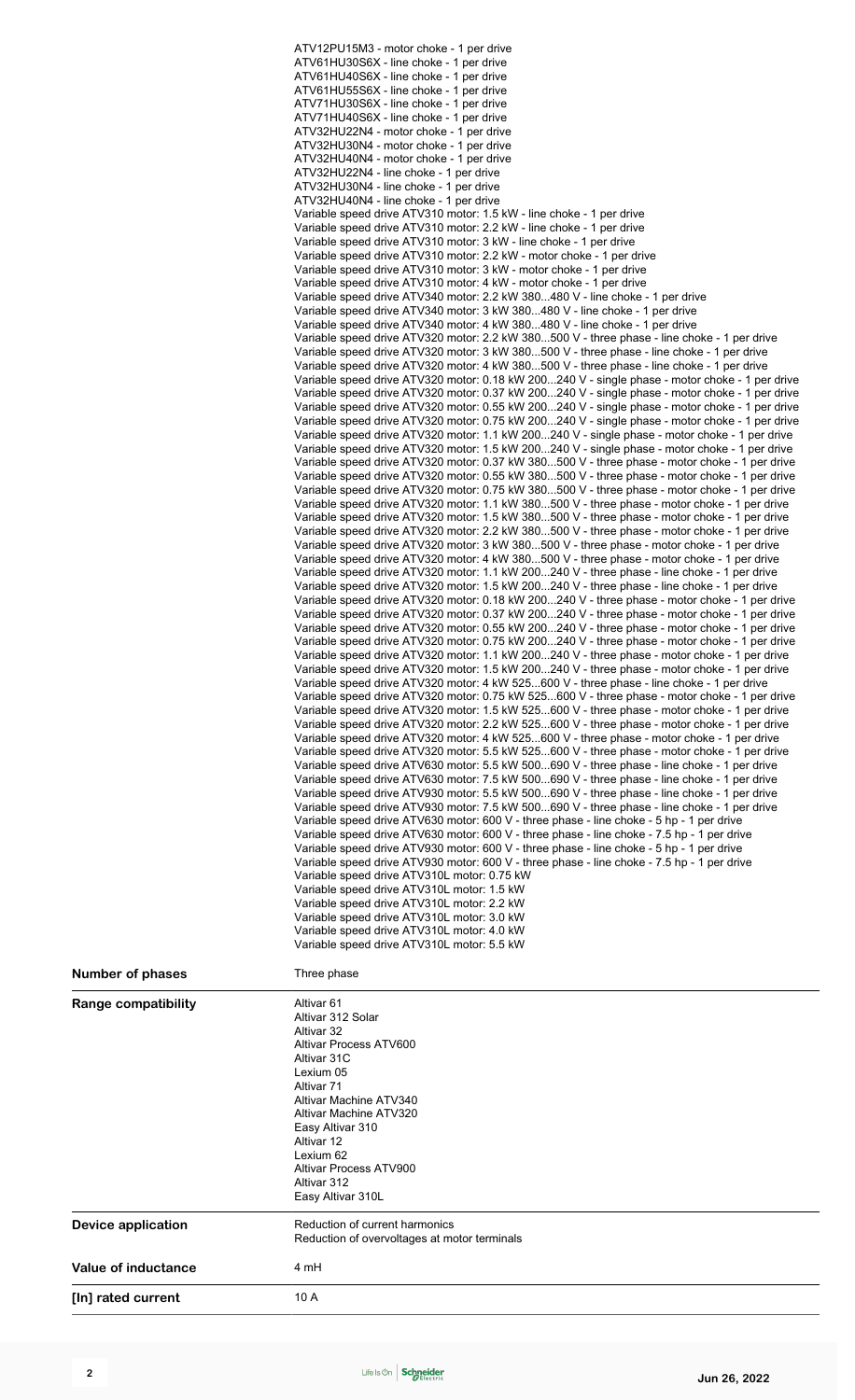| <b>Thermal losses</b>                    | 65 W                                                                                                          |  |  |  |  |  |
|------------------------------------------|---------------------------------------------------------------------------------------------------------------|--|--|--|--|--|
| <b>Electrical connection</b>             | Terminal 2.5 mm <sup>2</sup> / AWG 12, 0.40.6 N.m                                                             |  |  |  |  |  |
|                                          |                                                                                                               |  |  |  |  |  |
| Complementary                            |                                                                                                               |  |  |  |  |  |
| Power supply frequency                   | 5060 Hz                                                                                                       |  |  |  |  |  |
| <b>Max current</b>                       | 1.65 x nominal current (duration = $60 s$ )                                                                   |  |  |  |  |  |
| Maximum voltage drop at rated<br>load    | 5 %                                                                                                           |  |  |  |  |  |
| <b>Electrical insulation class</b>       | Class F                                                                                                       |  |  |  |  |  |
| Minimum clearance distance               | 5.5 mm IEC 60664                                                                                              |  |  |  |  |  |
| Leakage distance                         | 11.5 mm conforming to IEC 60664                                                                               |  |  |  |  |  |
| Net weight                               | 3 kg                                                                                                          |  |  |  |  |  |
| Width                                    | 130 mm                                                                                                        |  |  |  |  |  |
| Height                                   | 155 mm                                                                                                        |  |  |  |  |  |
| <b>Depth</b>                             | 90 mm                                                                                                         |  |  |  |  |  |
| Environment                              |                                                                                                               |  |  |  |  |  |
| <b>Standards</b>                         | EN 50178<br>IEC 60076 (with HD398)<br><b>VDE 0160 level 1</b>                                                 |  |  |  |  |  |
| IP degree of protection                  | Choke: IP00<br>Terminals: IP20                                                                                |  |  |  |  |  |
| <b>Environmental characteristic</b>      | 3B1 conforming to IEC 721-3-3<br>3C2 conforming to IEC 721-3-3<br>3S1 conforming to IEC 721-3-3               |  |  |  |  |  |
| <b>Pollution degree</b>                  | 2 conforming to EN 50178                                                                                      |  |  |  |  |  |
| <b>Vibration resistance</b>              | 1 gn (f= 13200 Hz) conforming to IEC 60068-2-6<br>1.5 mm peak to peak (f= 313 Hz) conforming to IEC 60068-2-6 |  |  |  |  |  |
| <b>Shock resistance</b>                  | 15 gn for 11 ms conforming to IEC 60068-2-27                                                                  |  |  |  |  |  |
| <b>Relative humidity</b>                 | 095%                                                                                                          |  |  |  |  |  |
| Ambient air temperature for<br>operation | 4555 °C (with current derating of 2 % per °C)<br>045 °C (without current derating)                            |  |  |  |  |  |
| Ambient air temperature for<br>storage   | $-2570 °C$                                                                                                    |  |  |  |  |  |
| <b>Operating altitude</b>                | <= 1000 m without current derating<br>10003000 m with current derating 1 % per 100 m                          |  |  |  |  |  |
| <b>Packing Units</b>                     |                                                                                                               |  |  |  |  |  |
| <b>Unit Type of Package 1</b>            | PCE                                                                                                           |  |  |  |  |  |
| Number of Units in Package 1             | 1                                                                                                             |  |  |  |  |  |
| Package 1 Weight                         | 3.386 kg                                                                                                      |  |  |  |  |  |
| Package 1 Height                         | 19.2 cm                                                                                                       |  |  |  |  |  |
|                                          |                                                                                                               |  |  |  |  |  |

Package 1 width 19.6 cm

Package 1 Length 22.4 cm

**Package 2 Weight** 57.352 kg

**Package 2 Height** 73.5 cm

Package 2 width 80 cm

**Unit Type of Package 2** P06

**Number of Units in Package 2** 12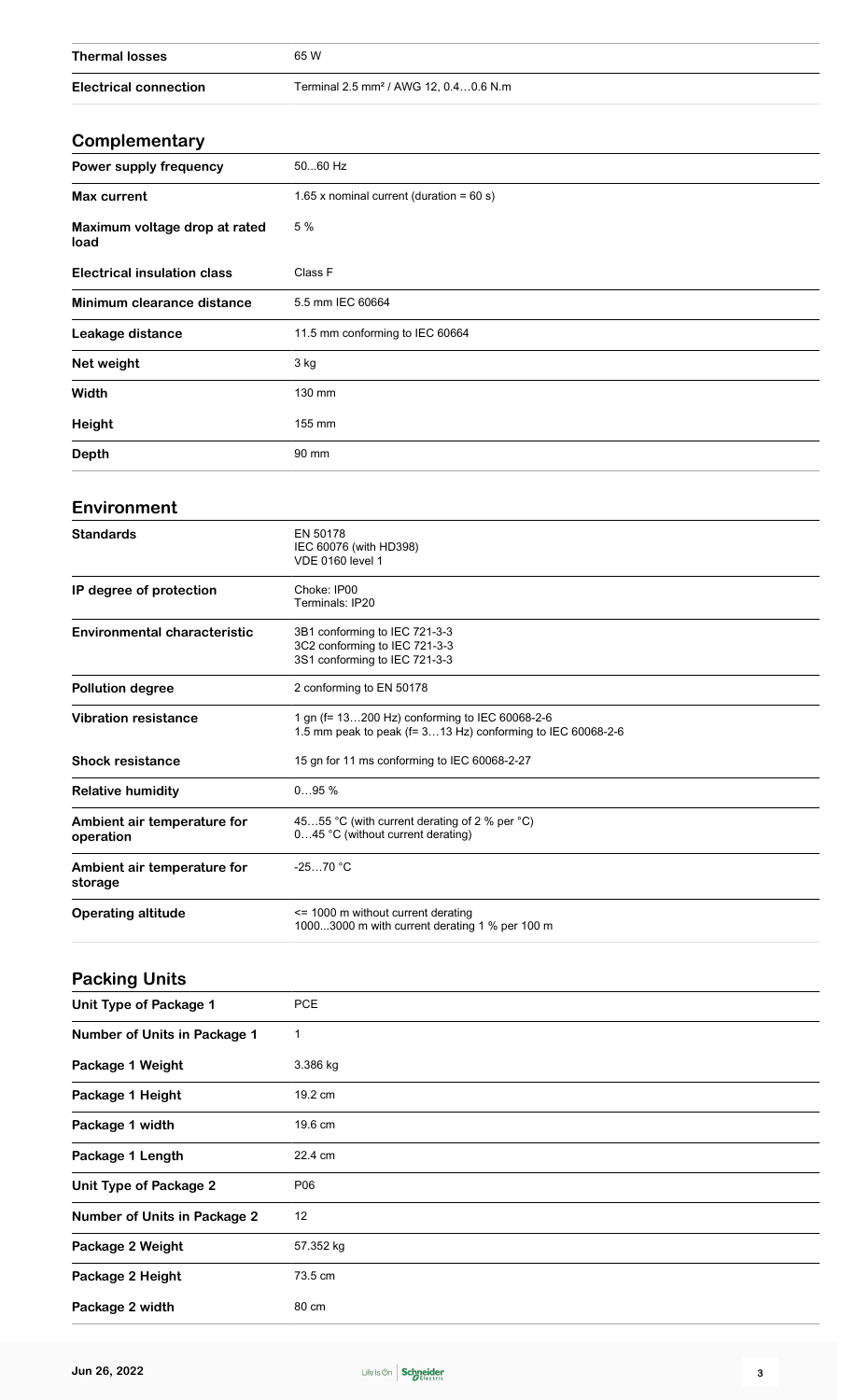| <b>Offer Sustainability</b>       |                                                                                                                                                                                                                                                       |  |  |  |  |
|-----------------------------------|-------------------------------------------------------------------------------------------------------------------------------------------------------------------------------------------------------------------------------------------------------|--|--|--|--|
| <b>REACh Regulation</b>           | <b>REACh Declaration</b>                                                                                                                                                                                                                              |  |  |  |  |
| <b>REACh free of SVHC</b>         | Yes                                                                                                                                                                                                                                                   |  |  |  |  |
| <b>EU RoHS Directive</b>          | Pro-active compliance (Product out of EU RoHS legal scope)<br><b>EU RoHS Declaration</b>                                                                                                                                                              |  |  |  |  |
| Toxic heavy metal free            | Yes                                                                                                                                                                                                                                                   |  |  |  |  |
| <b>Mercury free</b>               | Yes                                                                                                                                                                                                                                                   |  |  |  |  |
| <b>RoHS</b> exemption information | <b>Yes</b>                                                                                                                                                                                                                                            |  |  |  |  |
| <b>China RoHS Regulation</b>      | <b>China RoHS declaration</b>                                                                                                                                                                                                                         |  |  |  |  |
| California proposition 65         | WARNING: This product can expose you to chemicals including: Lead and lead compounds, which is<br>known to the State of California to cause cancer and birth defects or other reproductive harm. For more<br>information go to www.P65Warnings.ca.gov |  |  |  |  |
|                                   |                                                                                                                                                                                                                                                       |  |  |  |  |

#### **Contractual warranty**

**Warranty** 18 months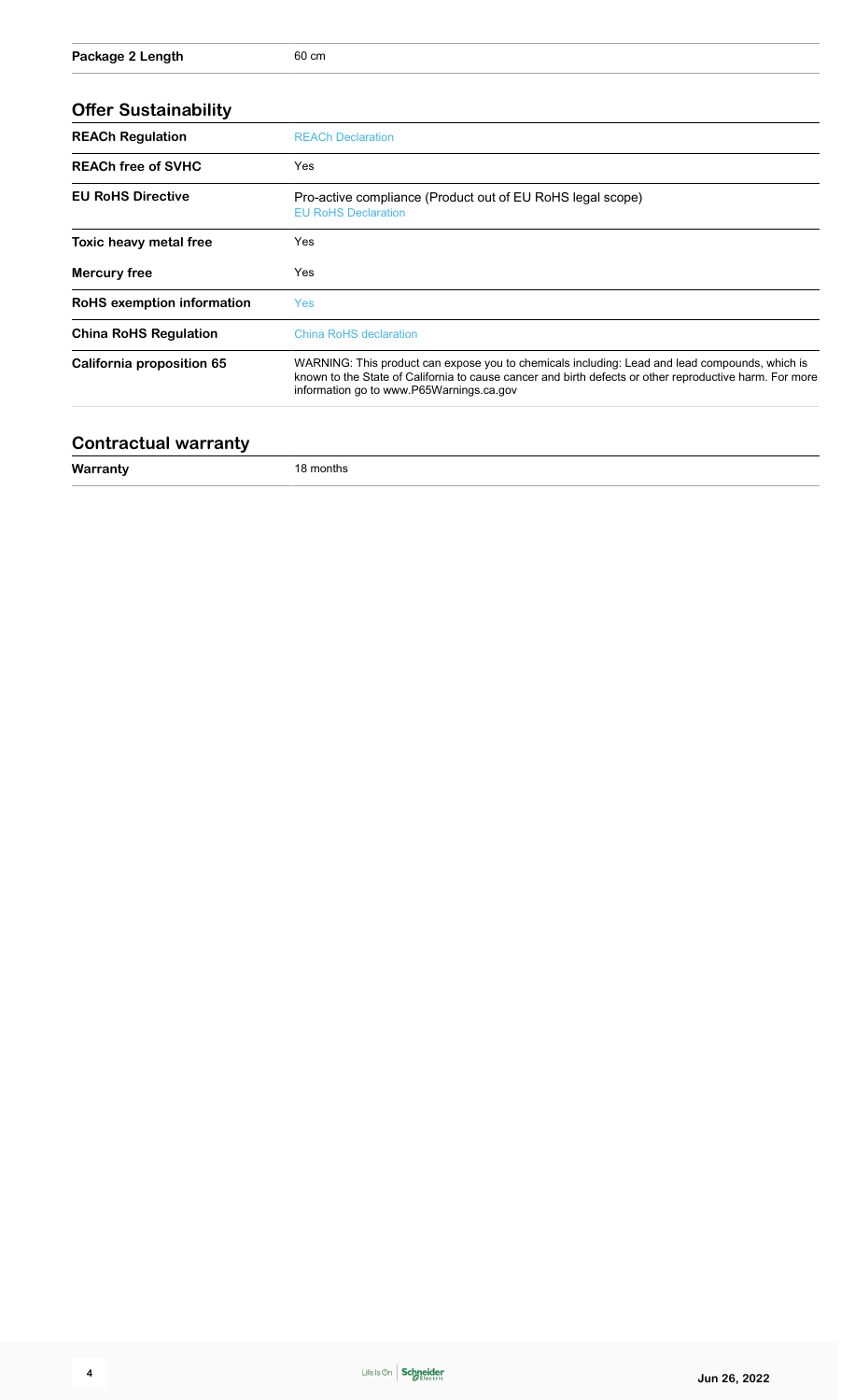Dimensions Drawings

#### **Dimensions**



#### Dimensions in mm

| ۱a                | N    | l C1 | G    | G <sub>1</sub> | н    | Ø                  |  |  |  |  |
|-------------------|------|------|------|----------------|------|--------------------|--|--|--|--|
| 130               | 155  | 90   | 60   | 80.5           | 162  | $6 \times 12$      |  |  |  |  |
| Dimensions in in. |      |      |      |                |      |                    |  |  |  |  |
| ۱a                | IJ   | C1   | G    | G <sub>1</sub> | Н    | Ø                  |  |  |  |  |
| 15.12             | 6.10 | 3.54 | 2.36 | 3.17           | 2.44 | $0.24 \times 0.47$ |  |  |  |  |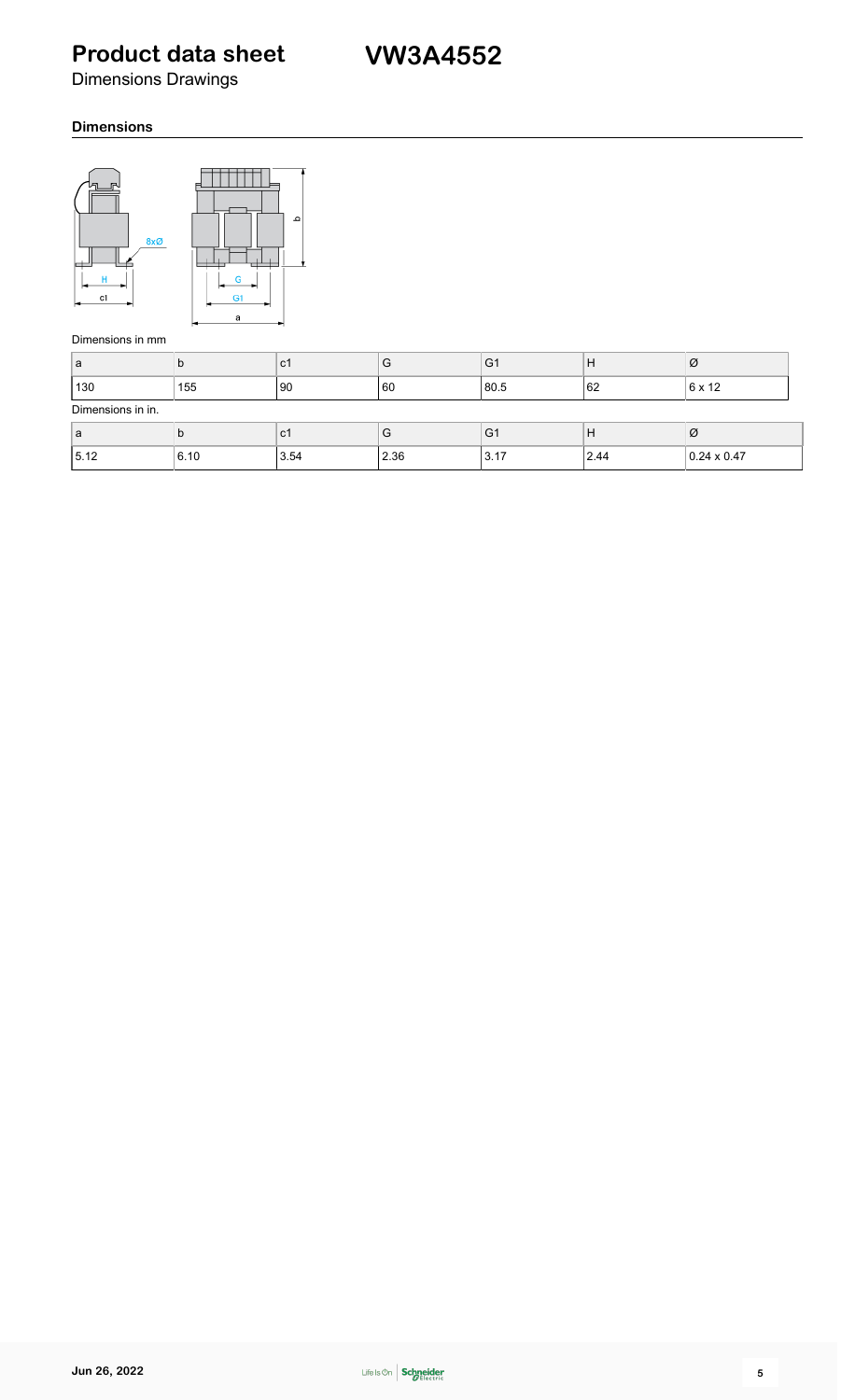Connections and Schema

#### **Recommended Schema - Line Choke**